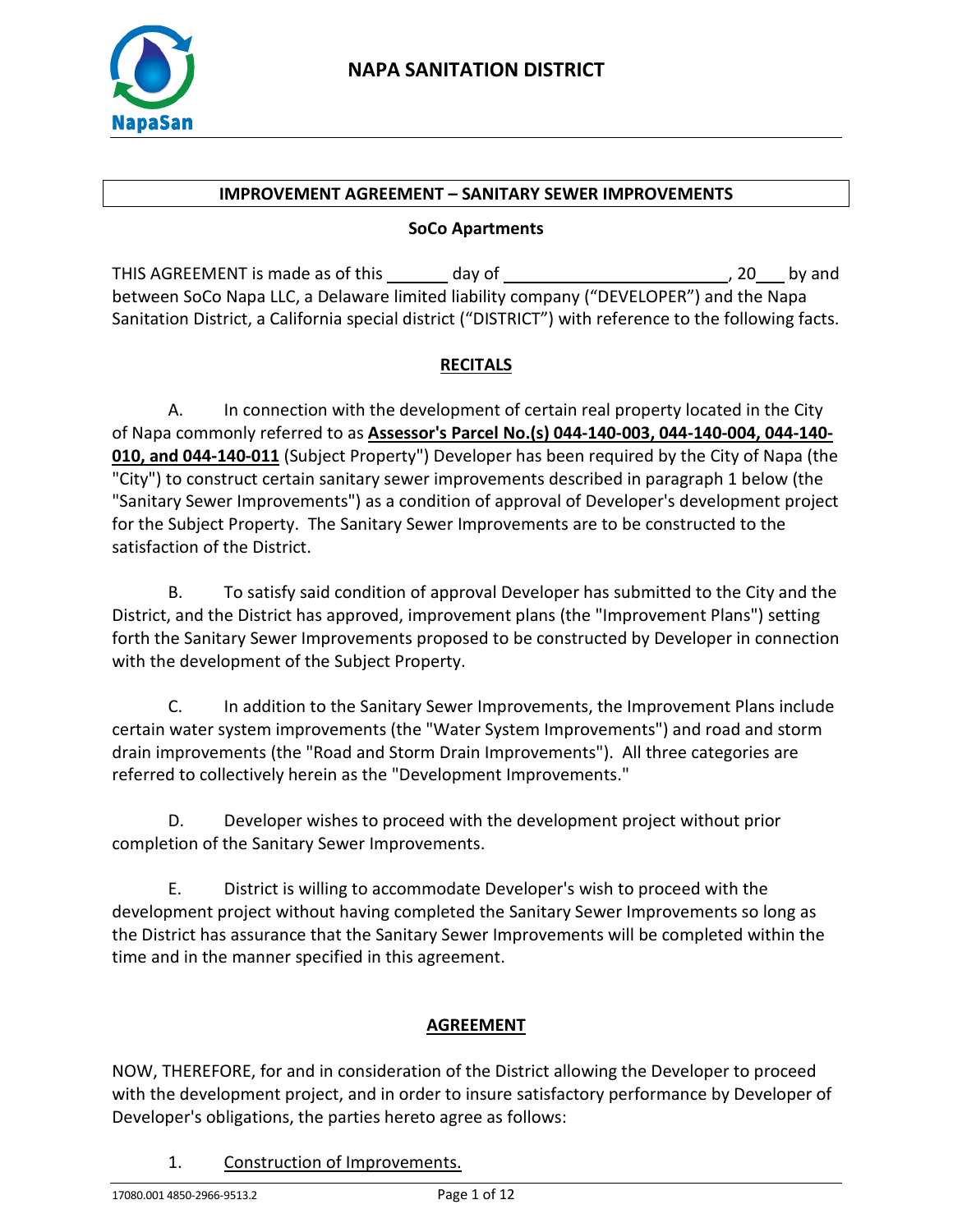

(a) Developer, for and in consideration of approval to proceed with the development project and the other things set forth herein agrees, at Developer's own cost and expense, within twenty-four (24) months of the date of this Agreement to furnish all engineering, labor, equipment and materials necessary to perform and complete, and to perform and complete in good and workmanlike manner, the Sanitary Sewer Improvements as designated in the Napa Sanitation District Components Bond Amount Estimate Sanitary Sewer Improvements, attached as Exhibit "A", in accordance with those Improvement Plans for said development project that have been approved by the District and are on file with the City and the District, and to do all work incidental thereto in accordance with the applicable standards set forth in the Sanitary Sewer and Recycled Water Standards, Napa Sanitation District (the "Standard Specifications"). Said Improvement Plans are entitled **"Napa SoCo Apartments", dated January 14, 2020**, and by this reference are hereby expressly made a part of this contract as though set forth herein in full. In the event of any conflict between the Improvement Plans and the above referenced Standard Specifications the more extensive and stringent provisions shall govern.

(b) The work to be performed hereunder does not include the work necessary to complete the Water System Improvements and the Road and Storm Drain Improvements, although such improvements are shown on the Improvement Plans. These improvements shall be contracted for, secured and completed pursuant to the provisions of separate Improvement permits or agreements with the City of Napa, covering this additional work.

(c) Developer shall perform any changes or alterations in the installation of the Sanitary Sewer Improvements required by the District in connection with unanticipated conditions and/or to resolve potential, but currently unknown, conflicts with other utilities, prior to approval and acceptance of the Sanitary Sewer Improvements as set forth in paragraph 5 below. All costs for said changes and alterations shall be borne by Developer as set forth in this agreement.

2. Cost of Improvements. The estimated cost of the above required Sanitary Sewer Improvements is the sum of **Four Hundred Fifty Two Thousand dollars (\$452,000.00)** as more particularly set out in **Exhibit A.** 

3. Completion of Work; Notification by District.

(a) All of the Sanitary Sewer Improvements shall be done subject to the inspection of and to the satisfaction of the District and shall not be deemed complete until determined to be complete by the District. Upon completion of the required Sanitary Sewer Improvements in conformance with this Agreement the District shall forward to the Developer a written acknowledgment that the District considers the Sanitary Sewer Improvements complete subject to the requirements of Section 5 of this Agreement.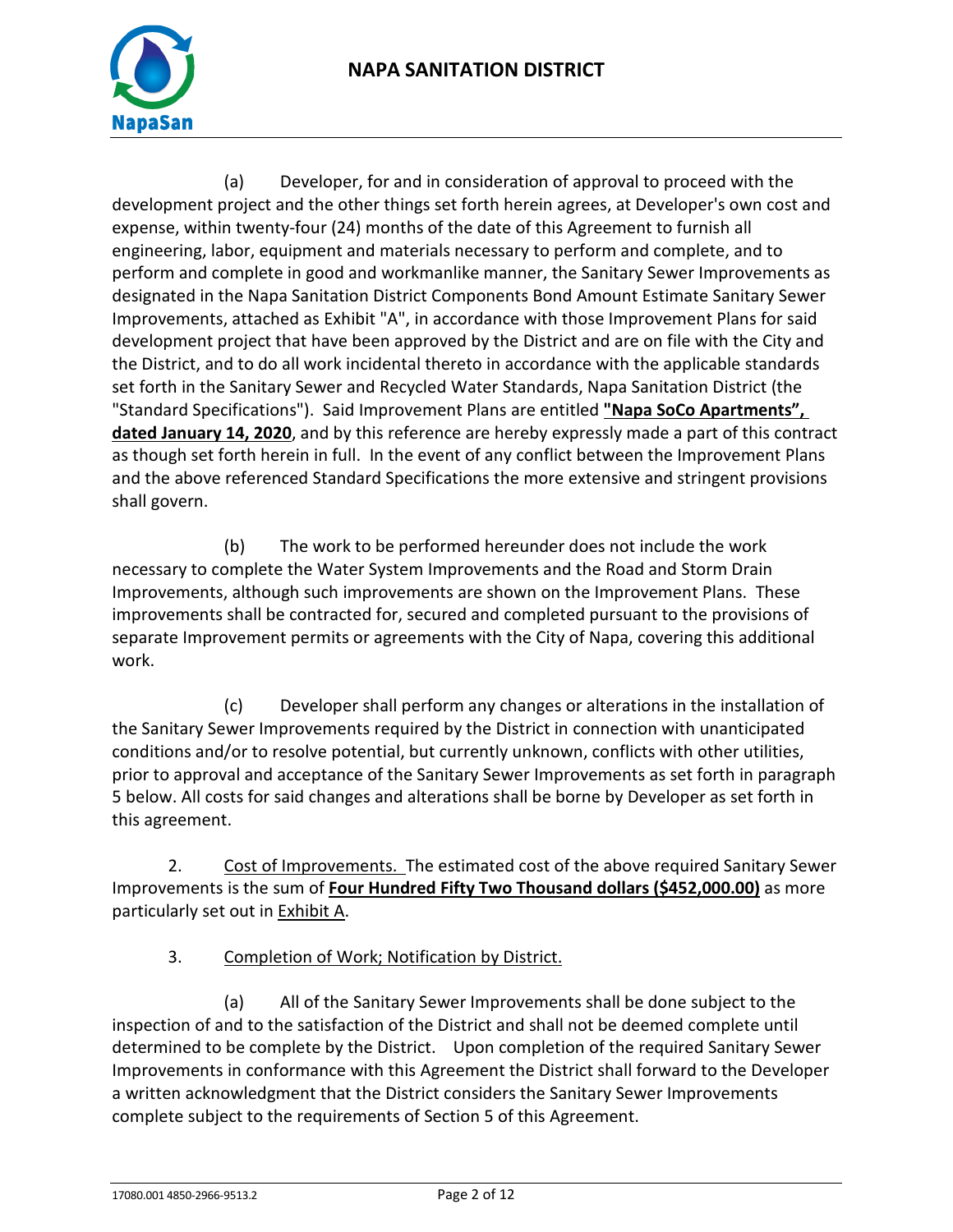



(b) Neither the written acknowledgment of completion of the Sanitary Sewer Improvements pursuant to subparagraph (a), nor any periodic or progress inspection or approval by any person, shall be construed as requiring the District to accept the Sanitary Sewer Improvements for maintenance or otherwise prior to the expiration of the one year period in paragraph 5 below, nor shall it constitute a waiver of any other breach of this Agreement including but not limited to the requirement that the Developer complete or correct any portion of the Sanitary Sewer Improvements that are later determined to be defectively completed.

4. Fees. Developer shall pay to the District plan check fees, inspection fees, and other development fees as required by District Code, based on the rates in effect at the time they are paid, to reimburse the District for its costs in performing engineering, inspection, and other services relative to said development. These fees are non-refundable.

5. Maintenance of Improvements. Developer agrees to maintain the Sanitary Sewer Improvements for a period of one (1) year following the date Developer is notified by the District in writing that the Sanitary Sewer Improvements have been deemed complete. During this one (1) year period the Developer shall repair or replace, to the satisfaction of the District, any defective work or labor done or defective materials furnished. If the Developer has complied with the terms of this Agreement in all respects, the District shall, upon the expiration of said one (1) year maintenance period, notify Developer in writing that the Developer's contractual duty to construct and maintain the improvements has been satisfied, consent to a release of all sureties posted hereunder, and accept the Sanitary Sewer Improvements for maintenance, repair and replacement by the District thereafter.

## 6. Effect of Failure to Construct or Maintain Improvements.

(a) In the event Developer or his agents or employees fail to comply with any of the provisions of this Agreement; fail to prosecute the work with such diligence as to ensure its completion within the time specified in Paragraph One, or within such extensions of time as have been granted by the District; fail to maintain the Sanitary Sewer Improvements for the required one (1) year period; or refuse or fail to perform satisfactorily any of the provisions of the applicable Improvement Plans, specifications or standards, Developer shall be in default of this Agreement and notice in writing of such default shall be mailed to Developer. Such notice shall specify the default and shall demand that same be remedied within such reasonable period of time as is set forth in the notice, such period having been determined by the District; provided, however, that the reasonable period of time shall not, absent separate written agreement by the District, exceed one hundred and twenty (120) calendar days.

(b) In the event of the failure of the Developer to comply with any demand made pursuant to subparagraph (a) the District may, in addition to all other legal remedies available, after not less than ten (10) business days prior written notice to Developer, terminate all rights of the Developer to complete the construction or maintain the Sanitary Sewer Improvements for the required one (1) year period and elect to complete construction, repair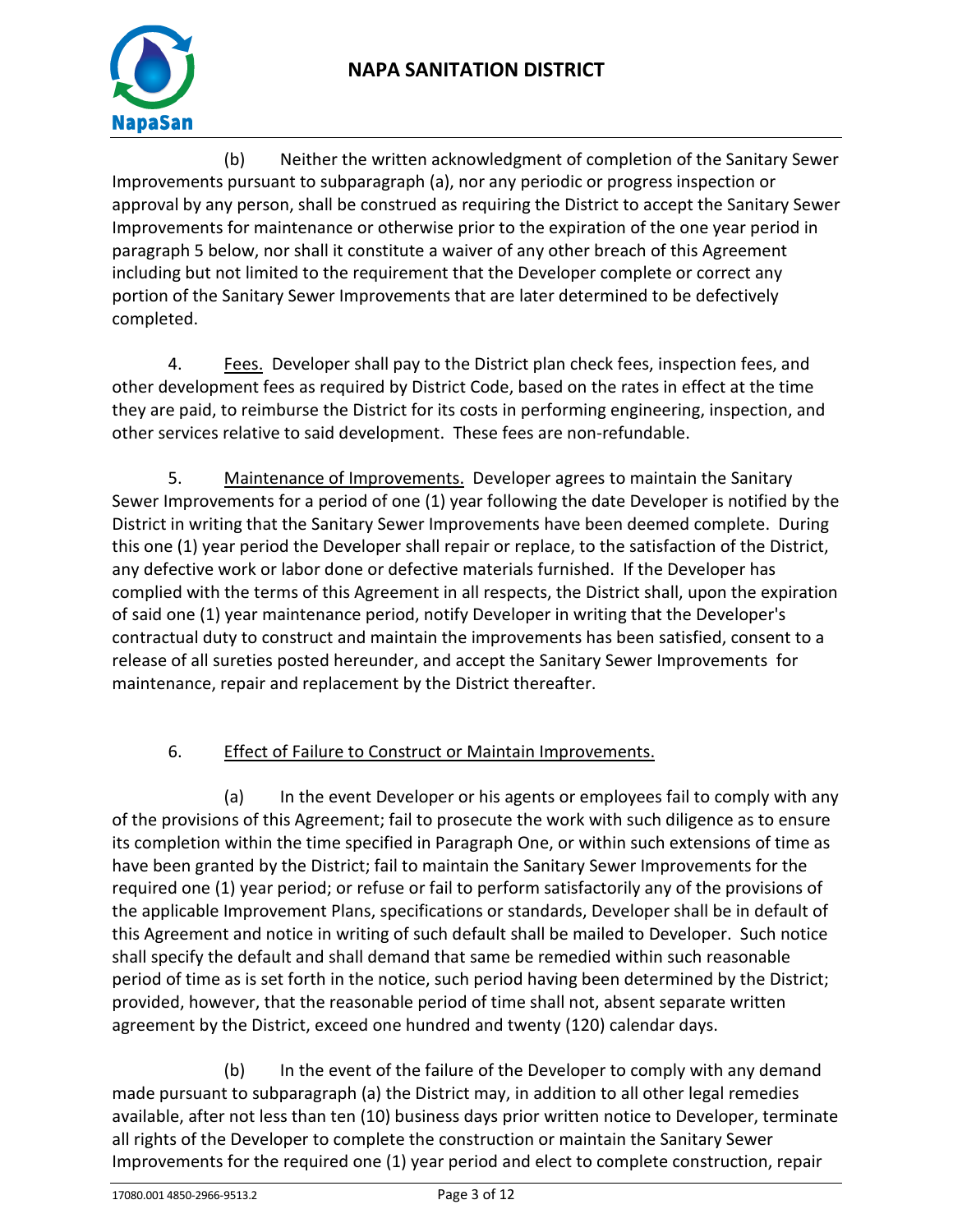



or replace any defects in the work, or cause to have same completed on behalf of and at the expense of the Developer. This right of the District is permissive and shall not be construed as requiring the District to terminate the rights of the Developer, complete the construction or maintain the Sanitary Sewer Improvements for the required one year period. This notice shall be in addition to, and separate from, any notice that may be given pursuant to subparagraph (a). In such a case, and if the District completes the construction or repairs or replaces any defects in the work or causes same to be completed on behalf of and at the expense of the Developer, the District shall be entitled to recover from Developer, or from any security provided by the Developer, its actual cost of completing said Sanitary Sewer Improvements.

(c) In the event Developer, or its surety, fails to reimburse the District for expenses it incurs within a period of ten (10) business days after written demand is mailed by certified mail to the Developer requesting payment, the actual cost of completing the Sanitary Sewer Improvements shall become a lien against the Subject Property. Nothing herein is intended to waive the right of the District to recover from any security or deposit that is established to ensure completion of the Sanitary Sewer Improvements for the required oneyear period or, to limit any other remedy the District may have in law or in equity.

(d) The District may also exercise any other remedy available to the District under law including but not limited to requiring any surety or other guarantor to complete the Sanitary Sewer Improvements or pay for the cost of same.

7. Encroachment Permit Required. Developer must apply for and be granted by City an encroachment permit for all facilities which are to be constructed, operated and maintained by others within the City right-of-way.

8. Installation of Utilities. Developer is solely responsible for making all arrangements and assuming all expenses as may be required in connection with the furnishing and installing of utility service facilities.

9. Notices to the Public and to the District.

(a) Developer agrees at all times until the end of the one (1) year maintenance period identified in paragraph 5 to give good and adequate warning to the traveling public of each and every dangerous condition caused by the construction of the Sanitary Sewer Improvements and to protect the traveling public from such defective or dangerous conditions.

(b) Developer or its agents or employees shall give notice to the District at least seventy-two (72) hours before beginning the construction of the required Sanitary Sewer Improvements and shall furnish the District with all reasonable facilities for obtaining full information respecting the progress and completion of the Sanitary Sewer Improvements.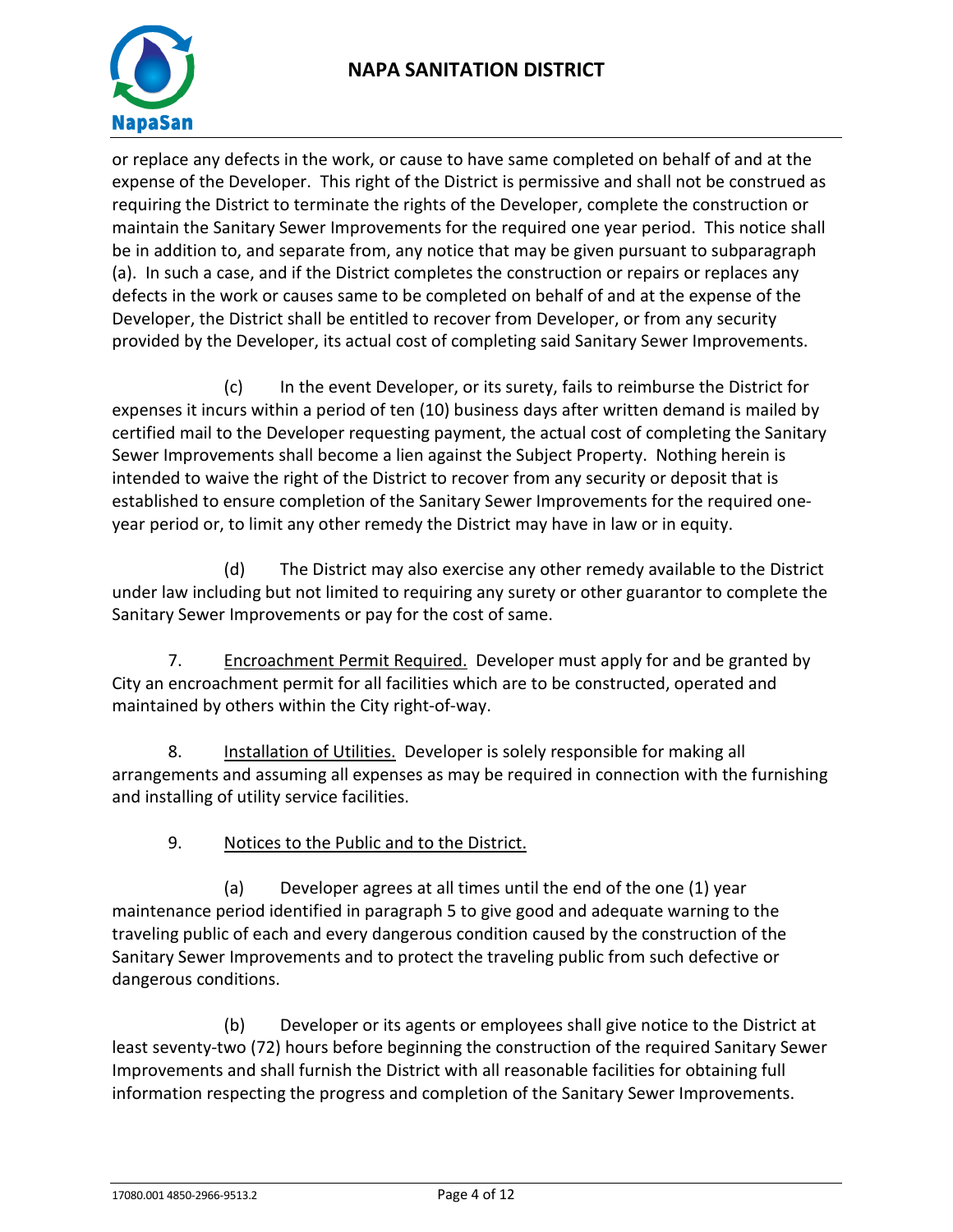

10. Right of Entry. Developer hereby grants to the District, and to any agent or employee of the District, the irrevocable permission to enter upon the Subject Property or the lands upon which the Sanitary Sewer Improvements are to be located, if other than the Subject Property, for the purpose of inspecting the Sanitary Sewer Improvements and, if necessary, to complete the Sanitary Sewer Improvements pursuant to paragraph 6(b) of this Agreement. Developer shall ensure that any agreement Developer enters into for the completion of required Sanitary Sewer Improvements to be located on property not under the control of Developer shall contain appropriate provisions granting to the District the above right of entry. This right of entry shall terminate when Developer has completed the Sanitary Sewer Improvements to the satisfaction of the District and the one (1) year maintenance period has expired.

## 11. Hold Harmless; Indemnification.

(a) The District shall not, nor shall any elective or appointive boards, commissions, officers, agents or employees of the District, be liable or responsible for any accident, loss, damage or injury, including death, as well as claims for property damage that may arise in the course of constructing and maintaining the Sanitary Sewer Improvements up to the expiration of the required one (1) year maintenance period.

(b) To the fullest extent permitted by law, Developer agrees to, and shall, hold the District and its elective or appointive boards, commissions, officers, agents or employees (collectively, "Indemnitees") harmless from any liability for damage or claims for damage for personal injury, including death, as well as from claims for property damage which may arise out of the acts or omissions of Developer, its agents or employees, any of the Developer's contractors or subcontractors, or by one or more persons directly or indirectly employed by, or acting as agent of Developer or any of Developer's contractors or subcontractors, in the course of completing the Sanitary Sewer Improvements up to the expiration of the one (1) year maintenance period. All of the liabilities of this paragraph 11(b) are assumed by Developer.

(c) To the fullest extent permitted by law, Developer agrees to, and shall upon request, promptly and fully defend the Indemnitees from any suits or actions at law or in equity for damages caused, or alleged to have been caused, by reason of any of the activities for which Developer is indemnifying the District under paragraph 11(b) above.

(d) The provisions of this paragraph shall apply to all damages and claims for damage of every kind suffered or alleged to have been suffered, by reason of the construction of the Sanitary Sewer Improvements or maintenance of said improvements up to the expiration of the required one (1) year maintenance period regardless of whether or not the District has prepared, supplied, or approved of, the Improvement Plans and/or specifications for the land division or the Sanitary Sewer Improvements relating thereto, and regardless of whether or not insurance policies may be determined to be applicable to any of such damages or claims for damages.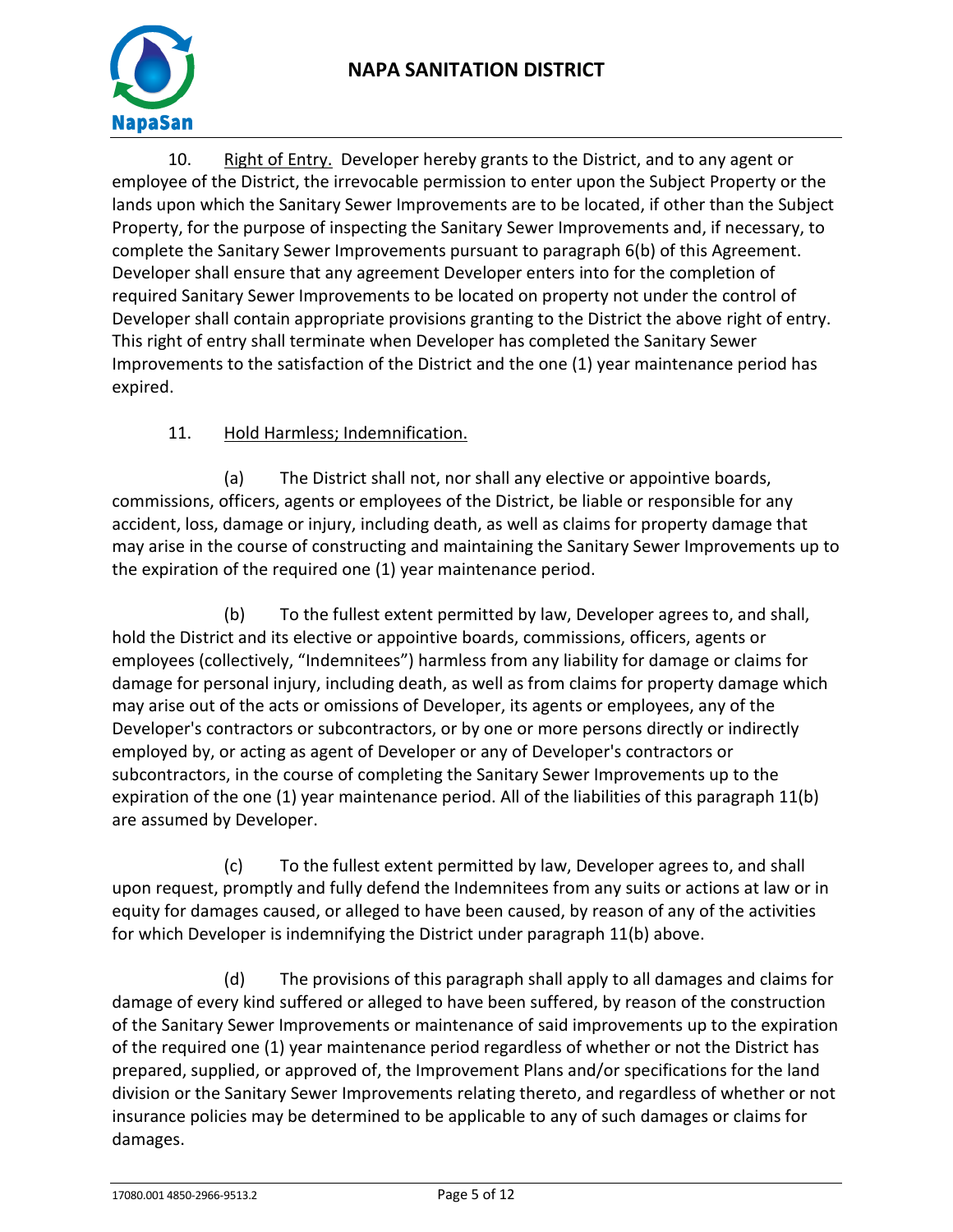

12. Pollution Liability. The Developer is responsible for impacts from sanitary sewer overflows from the Sanitary Sewer Improvements during construction and during the one year maintenance period, including but not limited to, cleanup and repair costs and any fines imposed by regulatory agencies for sanitary sewer overflows. To the fullest extent permitted by law, Developer shall also indemnify, defend and hold Indemnitees harmless from any and all losses, liabilities, damages, costs, claims, demands, penalties, deficiencies, fines, orders, judgments, actions, suits, judicial or administrative proceedings, injunctive or other relief, expenses and charges (including attorneys' fees and court costs) arising from or related to sanitary sewer overflows from the Sanitary Sewer Improvements during construction and during the one year maintenance period.

## 13. Security Required.

(a) Developer shall file with the District prior to the date the District signs the Final Map/Parcel Map, and the Improvement Plans and prior to the date of Developer obtaining permits from the District to construct the Sanitary Sewer Improvements for the subject property, a good and sufficient improvement security in an amount not less than the estimated cost of the work and improvements (as described in Exhibit A) for the faithful performance of the terms and conditions of this Agreement and a good and sufficient security for payment of labor and materials equal to the amount of the faithful performance bond to secure the claims to which reference is made in Title 15 of Part 4 of Division 3 of the Civil Code of the State of California (commencing with Section 3082).

(b) Acceptable types of security are:

(1) A bond or bonds by one or more duly authorized corporate sureties: or

(2) A deposit with the District of cash or negotiable bonds of the kind approved for securing deposits of public moneys; or

(3) An instrument of credit, in a form acceptable to the District's counsel, from an agency of the State, Federal, or local government when any such agency provides at least twenty percent of the financing for the portion of the act or agreement requiring security, or from one or more financial institutions subject to regulation by the state or federal government pledging that the funds necessary to carry out the agreement are on deposit and guaranteed for payment.

(4) A letter of credit, in a form acceptable to the District's counsel, issued by a financial institution that is subject to regulation by the state or federal government guaranteeing that all or any portion of the funds available pursuant to the letter of credit will be paid upon written demand of the District and that such written demand need not present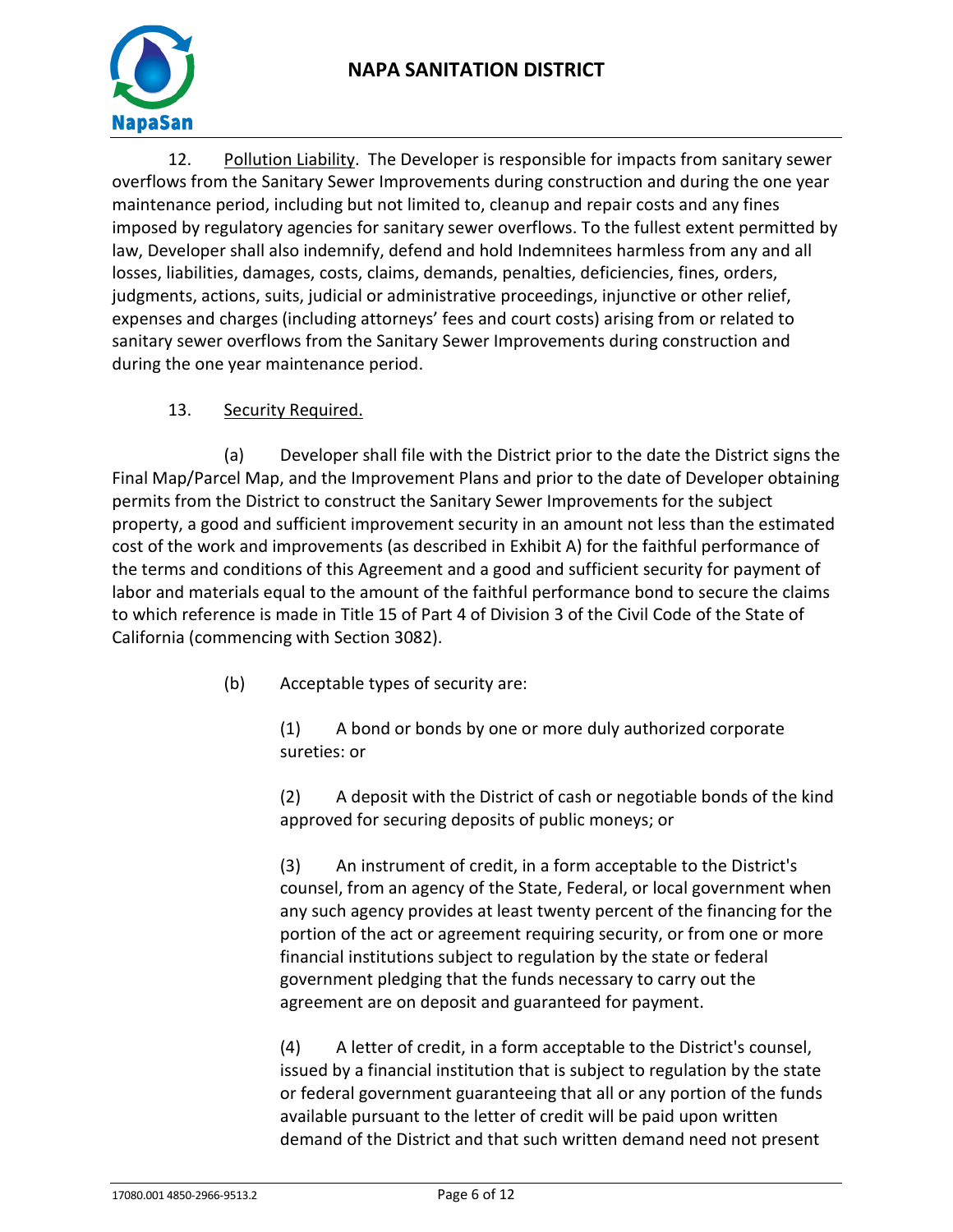

documentation of any kind as a condition of payment, including proof of loss.

(c) Developer, if the improvement security is a bond and if the sureties, either on the Faithful Performance Bond or on the Bond securing payment of Labor and Materials, or both, or the amount of said bonds, in the reasonable opinion of the District becomes insufficient, agrees to renew each and every said bond or bonds with good and sufficient sureties or increase the amount of said bonds, or both, within ten (10) business days after being notified by the District that the sureties or amount are insufficient. Notwithstanding any other provision herein, if Developer fails to take such action as is necessary to comply with said notice, Developer shall be in default of this Agreement unless all required Sanitary Sewer Improvements are completed within ninety (90) days of the date on which the District notified the Developer in writing of the insufficiency of the sureties or the amount of the bonds, or both.

(d) Developer, if the improvement security is a deposit or instrument of credit utilizing a deposit, and the deposit in the reasonable opinion of the District becomes insufficient to complete the work, agrees to increase the deposit to an amount that will be sufficient to complete the work within ten (10) business days after being notified by the District that the amount is insufficient and what amount must be deposited. Notwithstanding any other provision herein, if Developer fails to take such action as is necessary to comply with said notice, Developer shall be in default of this Agreement unless all of the Sanitary Sewer Improvements are completed within ninety (90) days of the date on which the District notified the Developer in writing of the insufficiency of the deposit.

(e) In the event it is deemed necessary to extend the time of completion of the Sanitary Sewer Improvements, extensions of the time may be granted, from time to time, by the District, either at its own option or upon request of the Developer, and such extensions shall in no way affect the validity of this Agreement or release the surety or sureties that have issued the required bonds or other security. Developer agrees to maintain the aforesaid bond or bonds or other security in full force and effect during the term of this Agreement, including such extensions of time as may be granted.

(f) Upon acknowledgment of completion of the Sanitary Sewer Improvements by the District , the developer shall provide security in the amount of 10% of the construction cost of the improvements to guarantee the improvements throughout the oneyear maintenance period. An acceptable security shall be provided consistent with paragraph 13.b. If no deficiencies are detected at the end of the one year maintenance period the maintenance security will be released.

(g) All bonds shall be on a form approved by the District which shall be substantially in a form set forth at Section 66499.1 and 66499.2 of the California Government Code.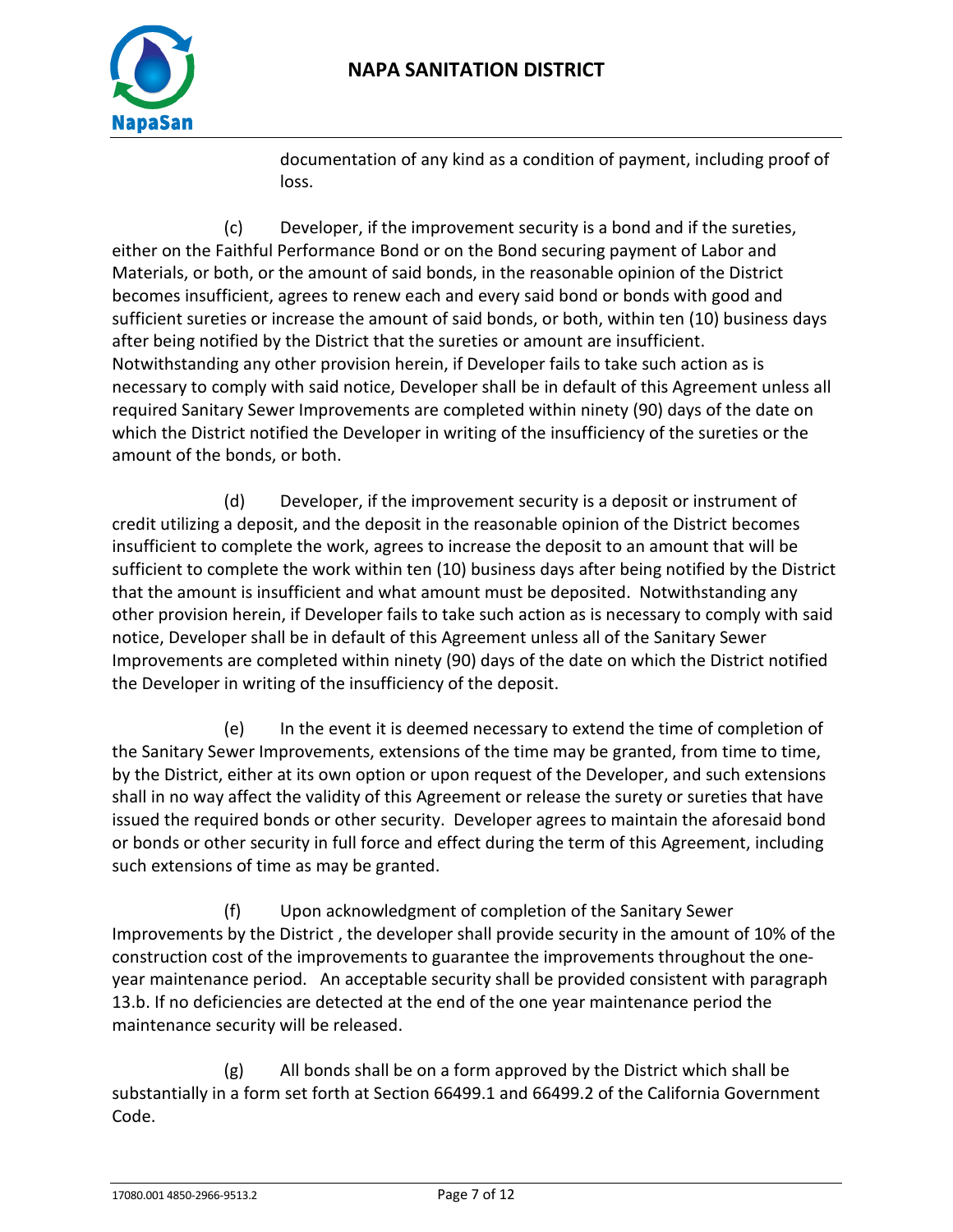# **NAPA SANITATION DISTRICT**



14. Determination of District Conclusive. The determination by the District of the question as to whether any of the terms of this Agreement or the plans, specifications and/or standards set forth herein have been violated, or have not been performed satisfactorily, shall be conclusive upon the Developer, and any and all parties who may have any interest in the contract or any portion thereof. The foregoing provisions of this section shall be in addition to all other rights and remedies available to the District under law.

15. Agreement Binding on Successors in Interest. The obligations of Developer hereunder shall not be exonerated or voided by any sale, transfer or assignment by Developer of all or any portion of Developer's interest in or to the Subject Property and/or the Sanitary Sewer Improvements, but shall continue to bind Developer. All such obligations are also the joint and several obligations of each such purchaser, transferee or assignee until such obligations are fully satisfied and to this extent the provisions of this Agreement relating to the construction of said Sanitary Sewer Improvements are intended to bind, and do bind the heirs, executors, administrators, grantees and successors in interest of Developer and said Agreement shall run with the real property until the obligations created by this Agreement are fully satisfied. Developer shall ensure that any agreement to sell any portion of the Subject Property shall contain language substantially similar to the language found in this section.

16. Notices. Any notice, demand, request, consent, approval, or communication that either party desires to give to the other party or to the Napa Sanitation District shall be in writing and either served personally or sent by prepaid, certified or registered first-class mail. Any notice, demand, request, consent, approval, or communication that either party desires to give to the other party shall be addressed to the other party at each of the addresses set forth below. Either party may change its address by notifying the other party of the change of address. Notice shall be deemed communicated within forty-eight (48) hours from the time of mailing if mailed as provided in this paragraph.

| Developer:                       | SoCo Napa LLC<br>433 California St, Floor 7<br>San Francisco, CA, 94104<br>Attention: Denise Hannan |
|----------------------------------|-----------------------------------------------------------------------------------------------------|
| <b>Napa Sanitation District:</b> | <b>Napa Sanitation District</b><br>1515 Soscol Ferry Road<br>Napa, CA 94558<br>Attention:           |

17. Attorneys Fees. In the event suit is brought on this contract or upon bond guaranteeing the completion or maintenance of the Sanitary Sewer Improvements or to enforce any lien created by this Agreement, all costs and reasonable expenses and fees incurred by the prevailing party in successfully enforcing any obligations or rights created by this Agreement shall be paid by the other party, including reasonable attorney fees and upon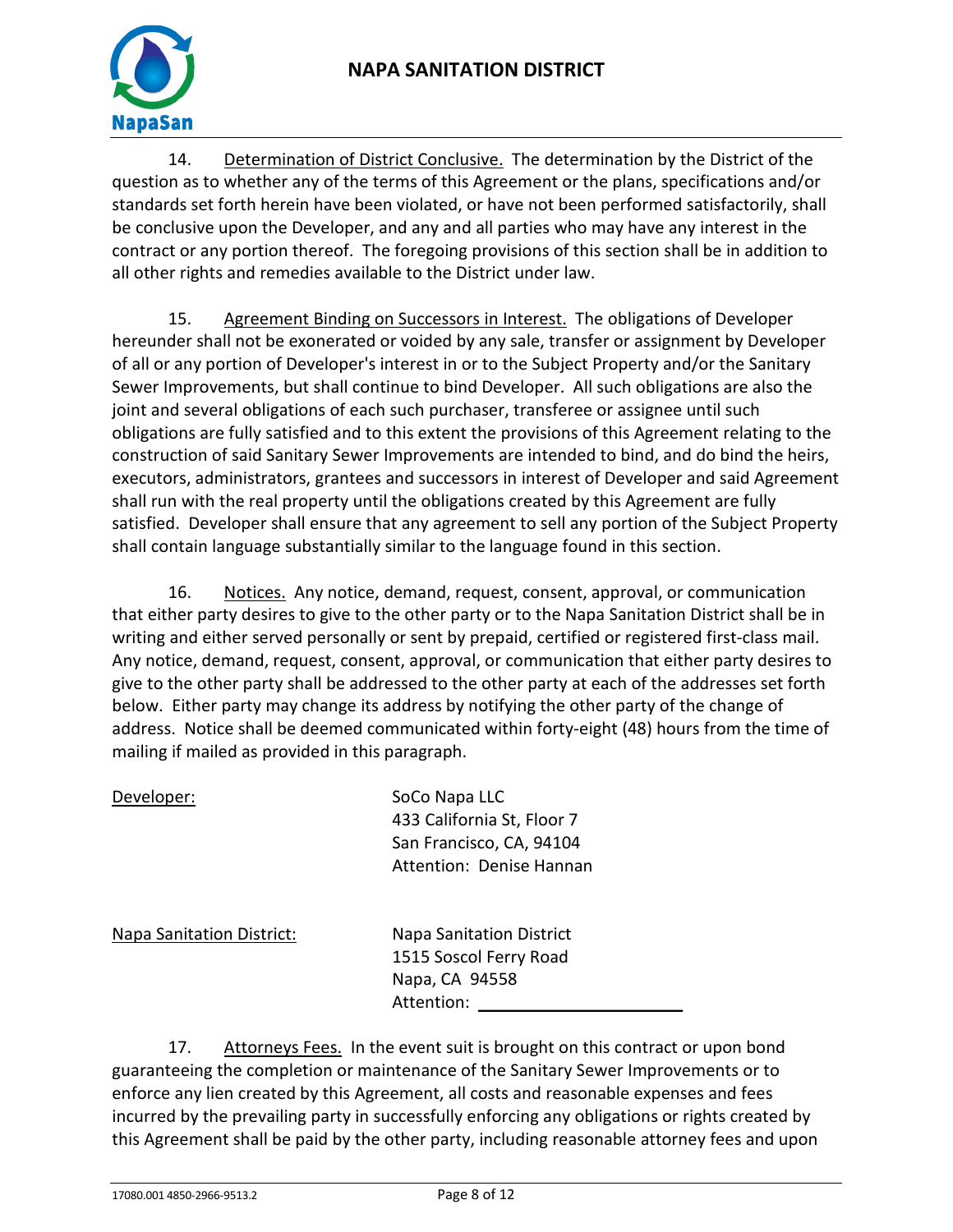

entry of judgment, all such costs, expenses and fees shall be taxed as costs and included in any judgment rendered.

18. Severability. It is understood and agreed by the parties hereto that if any part, term or provision of this Agreement is held by the courts to be unlawful and void the validity of the remaining portions shall not be affected and the rights and obligations of the parties shall be construed and enforced as if the Agreement did not contain the particular part, term or provision held to be invalid.

19. Compliance With Sanitary Improvement Plans. Developer covenants and agrees that in the performance of all things to be done hereunder, Developer, its successors, assigns, agents, employees, contractors and subcontractors shall fully comply with and satisfy all conditions of approval of the Sanitary Sewer Improvement Plans.

20. Effective Date. The parties agree that this Agreement shall become effective upon the date first above written.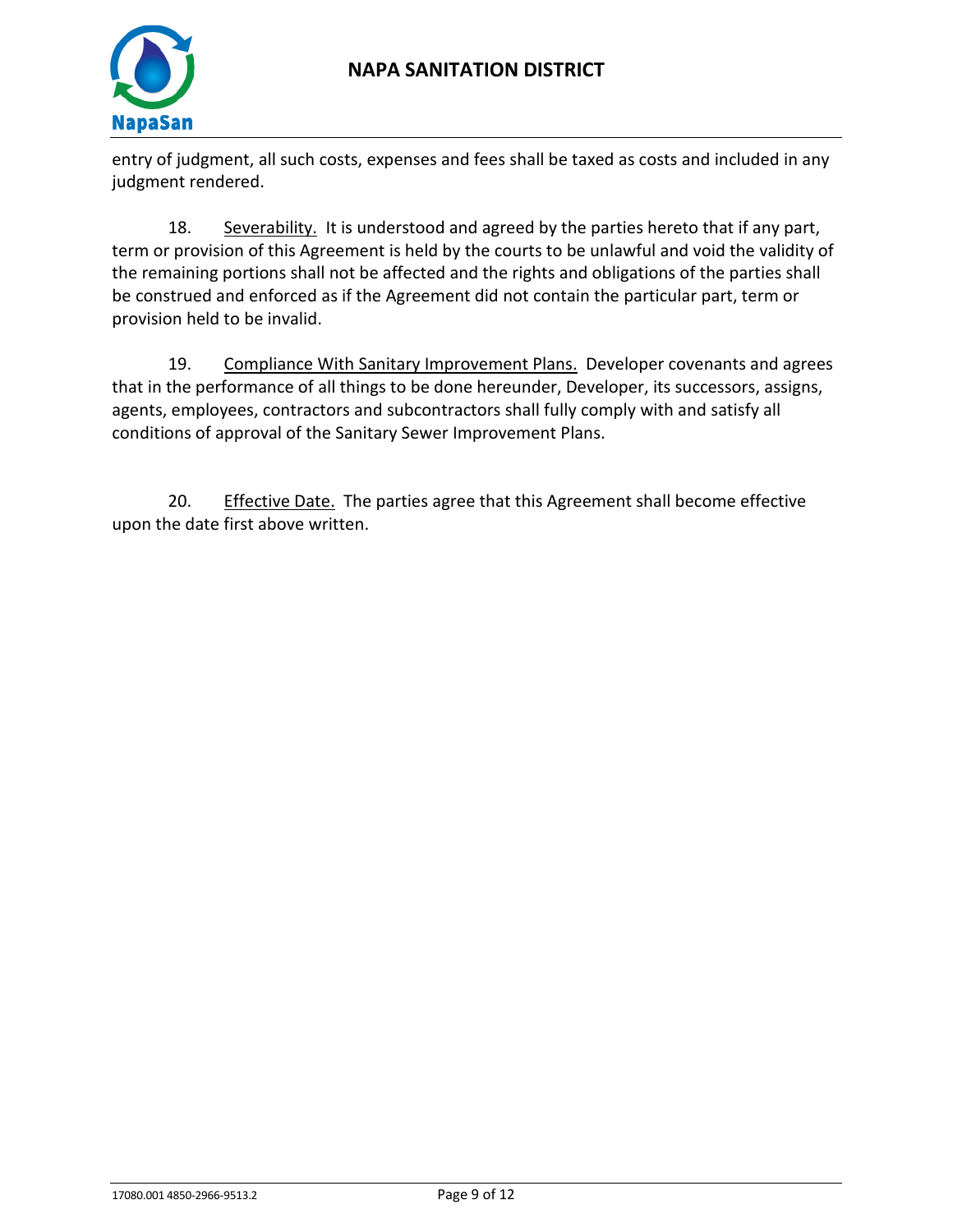

## **NAPA SANITATION DISTRICT**

#### $\ast$  $\ast$  $\ast$  $\ast$  $\ast$  $\ast$  $\ast$  $\ast$

IN WITNESS WHEREOF, the parties have executed this Agreement as of the date first written above.

**DEVELOPER:** 

SoCo Napa LLC

By:

**Robert Walter Senior Vice President** 

**NAPA SANITATION DISTRICT:** 

Napa Sanitation District, a California Special District

By:

**Jill Techel** Chair, Board of Directors

**ATTEST:** 

By:

Cheryl Schuh Secretary, Board of Directors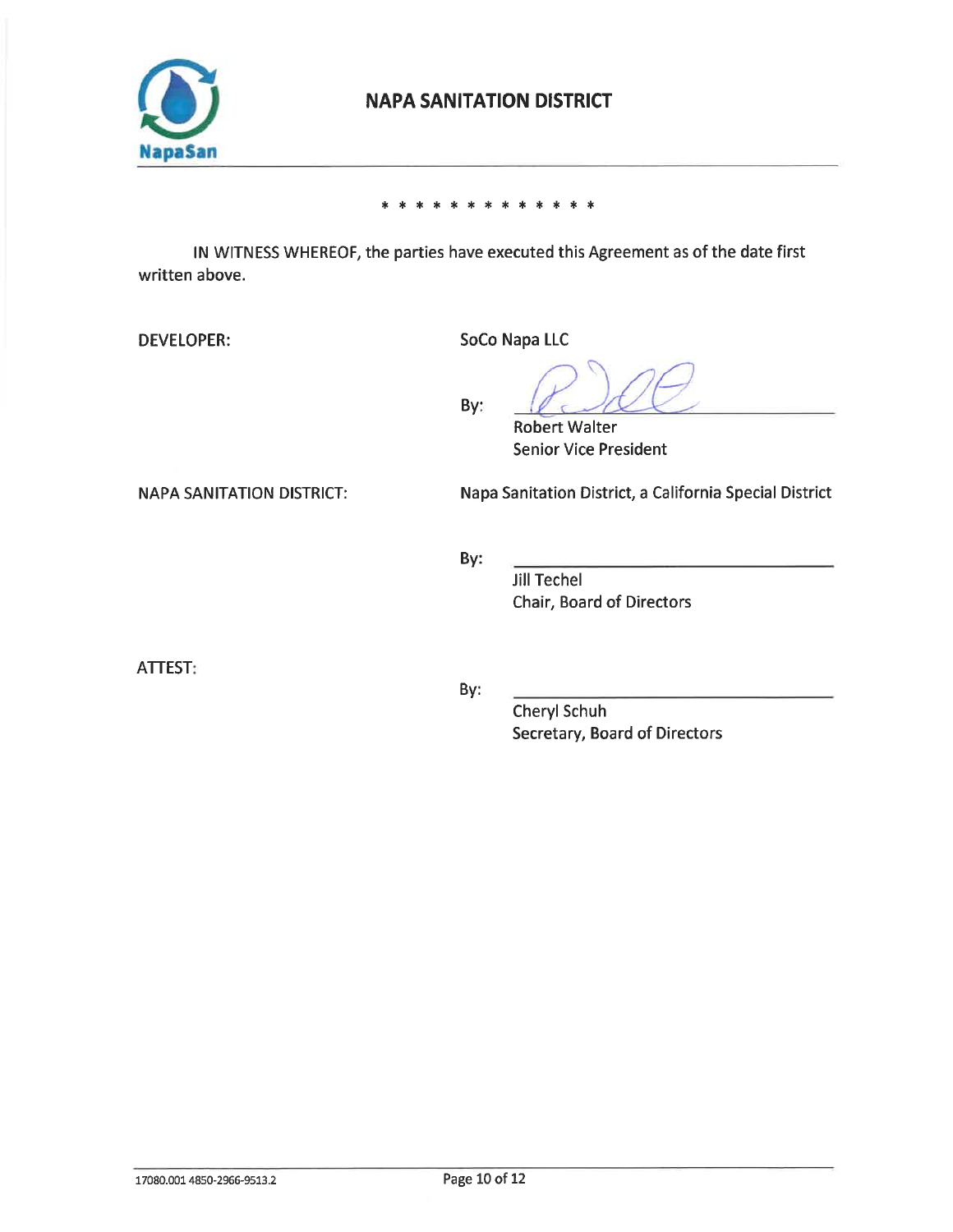

# NAPA SANITATION DISTRICT

## APPROVED AS TO FORM:

 $By:$ 

John Bakker District Legal Counsel